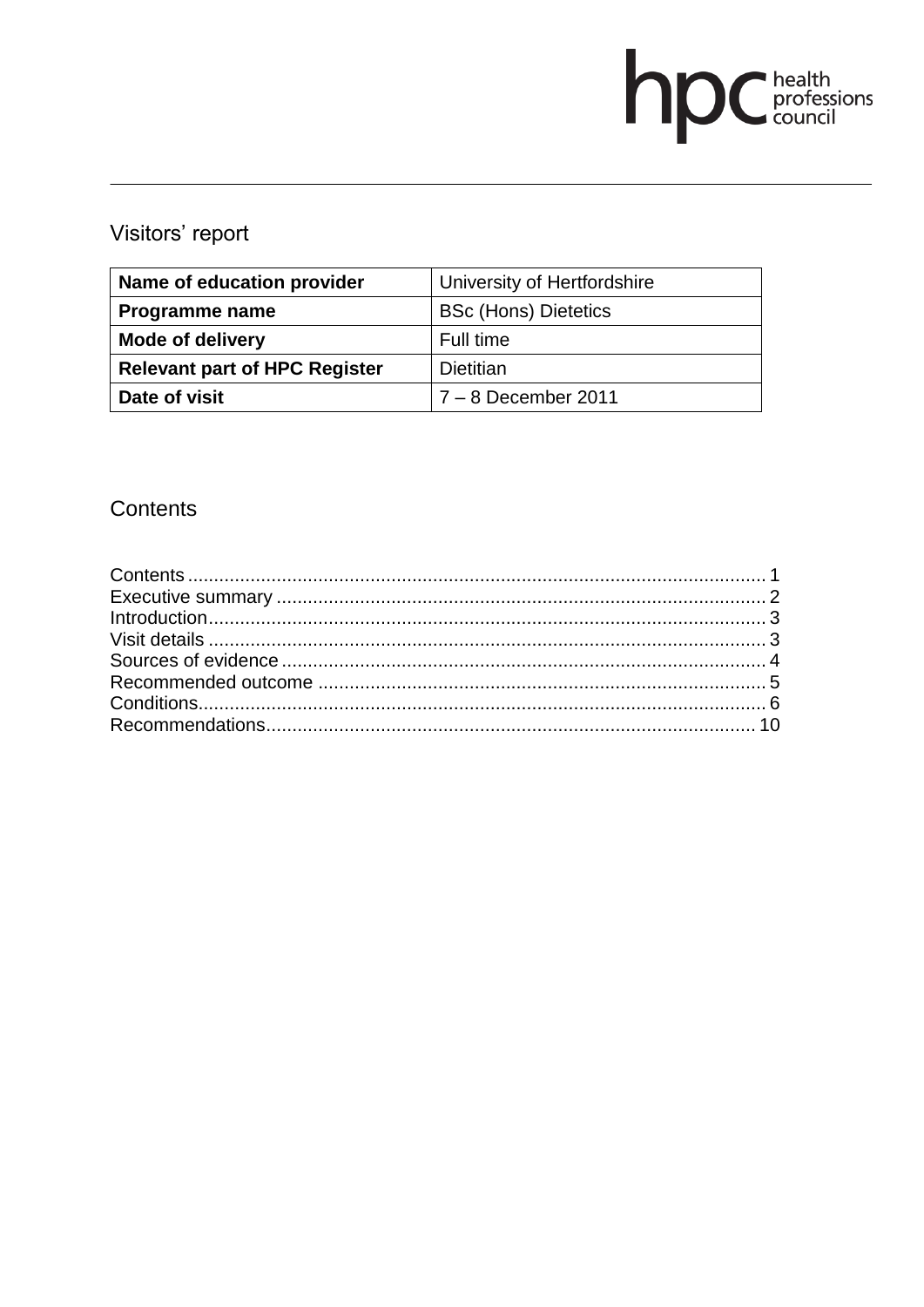## Executive summary

The Health Professions Council (HPC) approve educational programmes in the UK which health professionals must complete before they can apply to be registered with us. The HPC is a health regulator and our main aim is to protect the public. The HPC currently regulates 15 professions. All of these professions have at least one professional title which is protected by law. This means that anyone using the title "Dietitian" or "Dietician" must be registered with us. The HPC keep a register of health professionals who meet our standards for their training, professional skills, behaviour and health.

The visitors' report which follows outlines the recommended outcome made by the visitors on the ongoing approval of the programme. This recommended outcome was accepted by the Education and Training Committee (Committee) on 22 February 2012. At the Committee meeting on 22 February 2012 the ongoing approval of the programme was re-confirmed. This means that the education provider has met the condition(s) outlined in this report and that the programme meets our standards of education and training (SETs) and ensures that those who complete it meet our standards of proficiency (SOPs) for their part of the Register. The programme is now granted open ended approval, subject to satisfactory monitoring.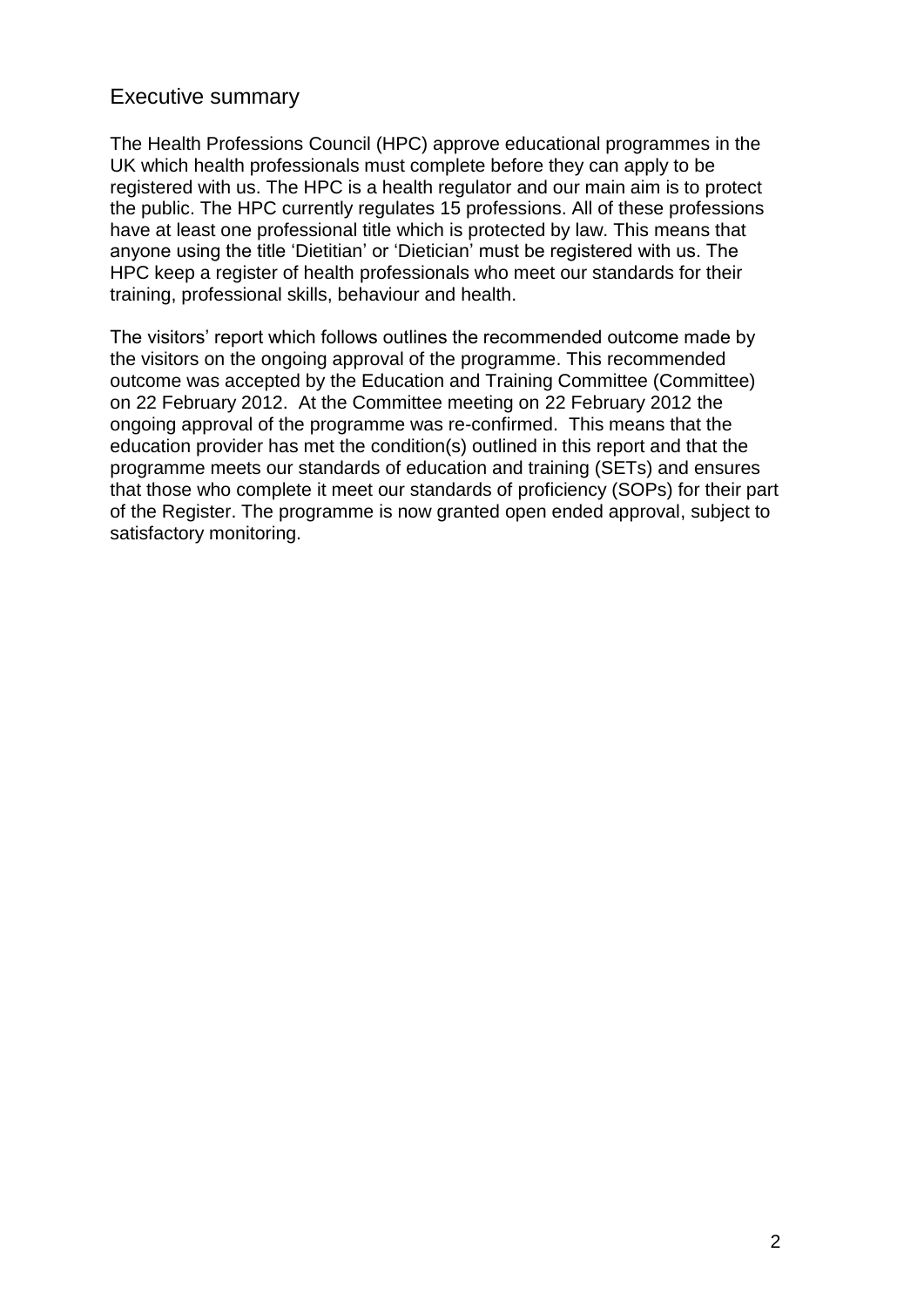# Introduction

The HPC visited the programme at the education provider to consider major changes proposed to the programme. The major change affected the following standards - curriculum, practice placements and assessment. The programme was already approved by the HPC and this visit assessed whether the programme continued to meet the standards of education and training (SETs) and continued to ensure that those who complete the programme meet the standards of proficiency (SOPs) for their part of the Register.

This visit was part of a joint event. The education provider reviewed the programme and the professional body considered their accreditation of the programme. The visit also considered the following programmes – BSc (Hons) Physiotherapy, BSc (Hons) Paramedic Science and Foundation Degree in Paramedic Science.

The education provider, the professional body and the HPC formed a joint panel, with an independent chair and secretary, supplied by the education provider. Whilst the joint panel participated in collaborative scrutiny of all the programmes and dialogue throughout the visit; this report covers the HPC"s recommendations on this programme only. Separate reports exist for the other programmes. As an independent regulatory body, the HPC"s recommended outcome is independent and impartial and based solely on the HPC"s standards. Separate reports, produced by the education provider and the professional body, outline their decisions on the programmes' status.

| Name of HPC visitors and profession                        | Maureen Henderson (Dietitian)<br>Gordon Burrow (Chiropodist) |  |
|------------------------------------------------------------|--------------------------------------------------------------|--|
| HPC executive officer(s) (in attendance)                   | <b>Ruth Wood</b>                                             |  |
| Proposed student numbers                                   | 30 per cohort once a year                                    |  |
| First approved intake                                      | September 2006                                               |  |
| Effective date that programme approval<br>reconfirmed from | September 2012                                               |  |
| Chair                                                      | David Gayfer (University of<br>Hertfordshire)                |  |
| Secretary                                                  | Liz Mellor (University of<br>Hertfordshire)                  |  |
| Members of the joint panel                                 | Jane Wilson (British Dietetic<br>Association)                |  |

#### Visit details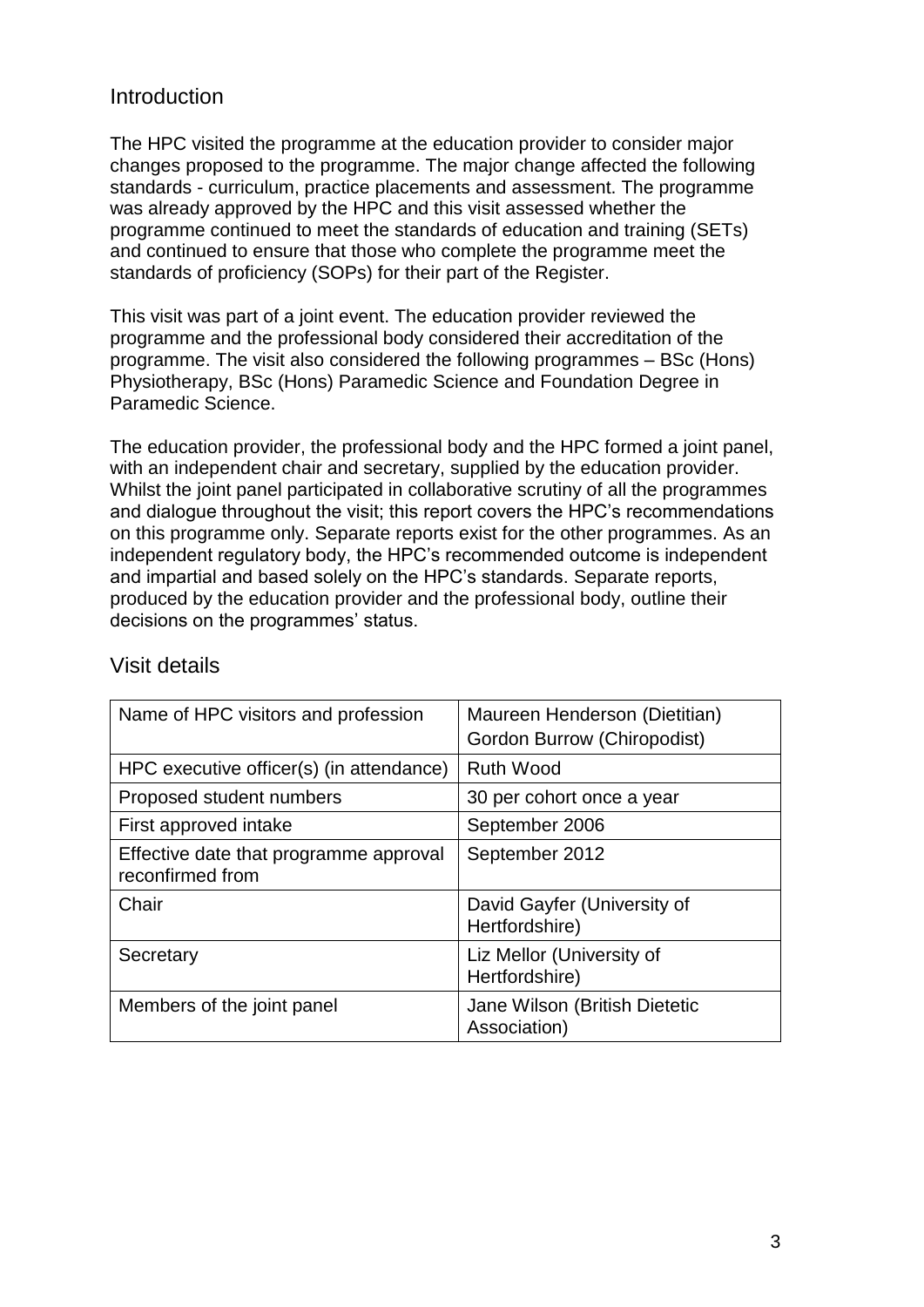# Sources of evidence

Prior to the visit the HPC reviewed the documentation detailed below, sent by the education provider:

|                                                                                       | Yes | <b>No</b> | N/A |
|---------------------------------------------------------------------------------------|-----|-----------|-----|
| Programme specification                                                               |     |           |     |
| Descriptions of the modules                                                           |     |           |     |
| Mapping document providing evidence of how the<br>education provider has met the SETs |     |           |     |
| Mapping document providing evidence of how the<br>education provider has met the SOPs |     |           |     |
| Practice placement handbook                                                           |     |           |     |
| Student handbook                                                                      |     |           |     |
| Curriculum vitae for relevant staff                                                   |     |           |     |
| External examiners' reports from the last two years                                   |     |           |     |
| Additional information for HPC visit                                                  |     |           |     |

During the visit the HPC saw the following groups or facilities:

|                                                                                                  | Yes | <b>No</b> | N/A |
|--------------------------------------------------------------------------------------------------|-----|-----------|-----|
| Senior managers of the education provider with<br>responsibility for resources for the programme |     |           |     |
| Programme team                                                                                   |     |           |     |
| Placements providers and educators/mentors                                                       |     |           |     |
| <b>Students</b>                                                                                  |     |           |     |
| Learning resources                                                                               |     |           |     |
| Specialist teaching accommodation<br>(eg specialist laboratories and teaching rooms)             |     |           |     |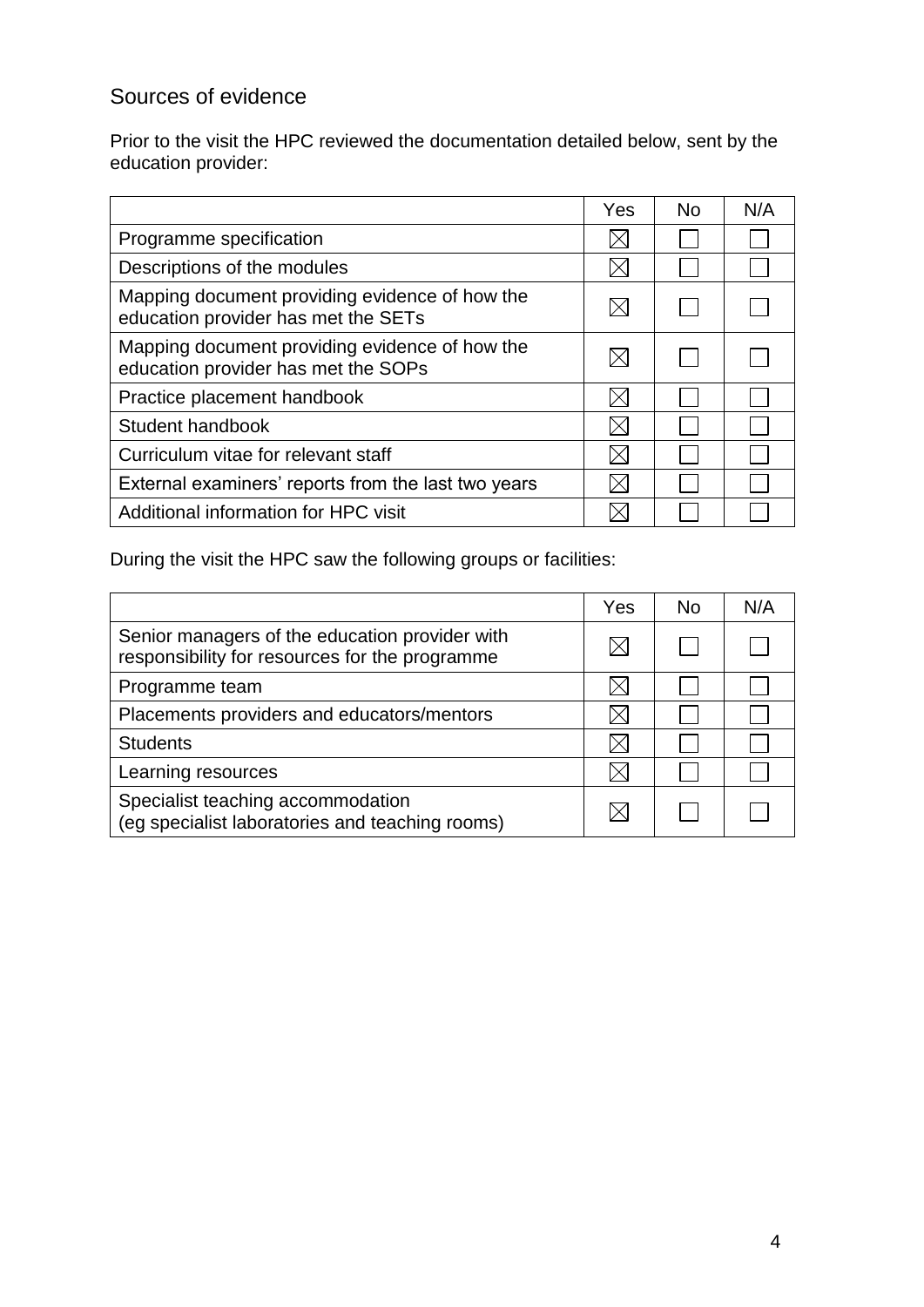## Recommended outcome

To recommend a programme for ongoing approval, the visitors must be assured that the programme meets all of the standards of education and training (SETs) and that those who complete the programme meet our standards of proficiency (SOPs) for their part of the Register.

The visitors agreed to recommend to the Education and Training Committee that a number of conditions are set on the programme, all of which must be met before the ongoing approval of the programme is reconfirmed.

The visitors agreed that 52 of the SETs have been met and that conditions should be set on the remaining 5 SETs.

Conditions are requirements that the education provider must meet before the programme can be recommended for ongoing approval. Conditions are set when certain standards of education and training have not been met or there is insufficient evidence of the standard being met.

The visitors have also made a recommendation for the programme.

Recommendations are observations on the programme or education provider which do not need to be met before the programme is recommended for ongoing approval. Recommendations are normally set to encourage further enhancements to the programme and are normally set when it is felt that the particular standard of education and training has been met at, or just above the threshold level.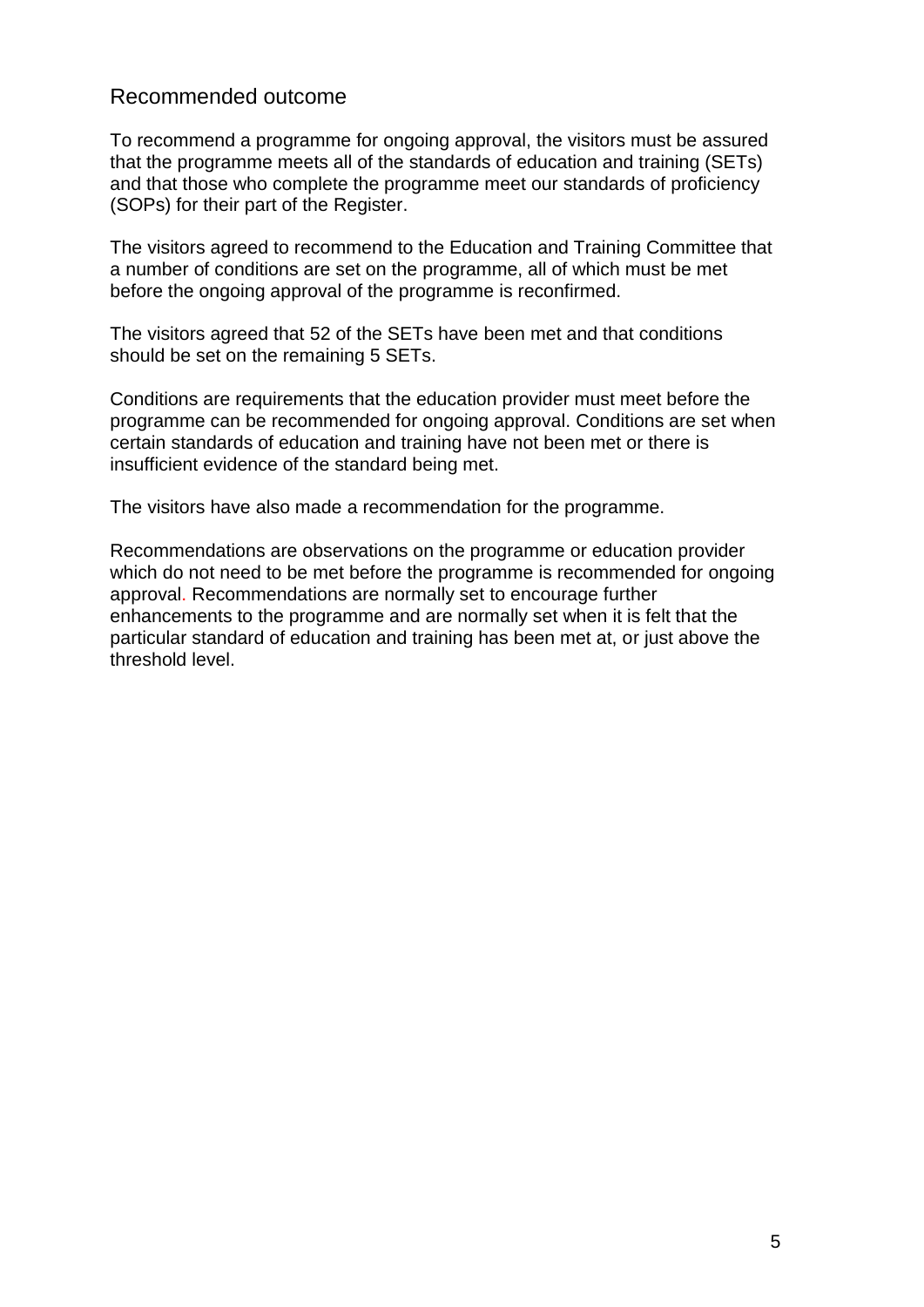# **Conditions**

#### **3.14 Where students participate as service users in practical and clinical teaching, appropriate protocols must be used to obtain their consent.**

**Condition:** The programme team must implement formal protocols to obtain informed consent when students participate as service users and for managing situations when students decline from participating as service users, in practical and clinical teaching.

**Reason:** The visitors noted through discussion with the students and the programme team that there were no formal protocols for obtaining informed consent from students before they participated as a service user in practical and clinical teaching. During discussion with the students it was clear informed consent was not obtained although the students felt they could opt-out from participating with no impact on their learning. The visitors noted the programme uses a range of teaching methods including role plays, practising techniques with equipment for the profession and sharing personal information. The visitors were concerned that without consent protocols in place there would be nothing to mitigate any risk involved in trainees participating as service users. The visitors could not determine how students were informed about participating within the programme, how records were maintained to indicate consent had been obtained or how situations where students declined from participation were managed with alternative learning arrangements so there would be no impact on their learning. The visitors have noted the other programmes being reviewed at this visit used consent procedures which could be adapted for this programme. The visitors therefore require the programme team implement formal protocols for obtaining informed consent from students (such as a consent form to be signed prior to commencing the programme or annually) and for managing situations where students decline from participating in practical and clinical teaching.

#### **3.15 Throughout the course of the programme, the education provider must have identified where attendance is mandatory and must have associated monitoring mechanisms in place.**

**Condition:** The programme team must revise programme documentation to clearly identify the minimum attendance requirements for the practice placement setting and the academic setting.

**Reason:** The programme documentation submitted prior to the visit did not clearly specify the minimum attendance requirements for the academic setting and the practice placement setting. Discussions with the trainees indicated they knew the procedures to follow when absences were necessary however did not know the minimum requirements for attendance at the practice placement setting or in the academic setting. Discussions with the programme team indicated there was an expected attendance of 100% for all components of the programme with allowances made for reasonable absences. From the evidence received the visitors were not satisfied the minimum requirements were being fully communicated to the trainees. The visitors also noted that if trainees were not aware of the threshold requirement, it would be difficult for the education provider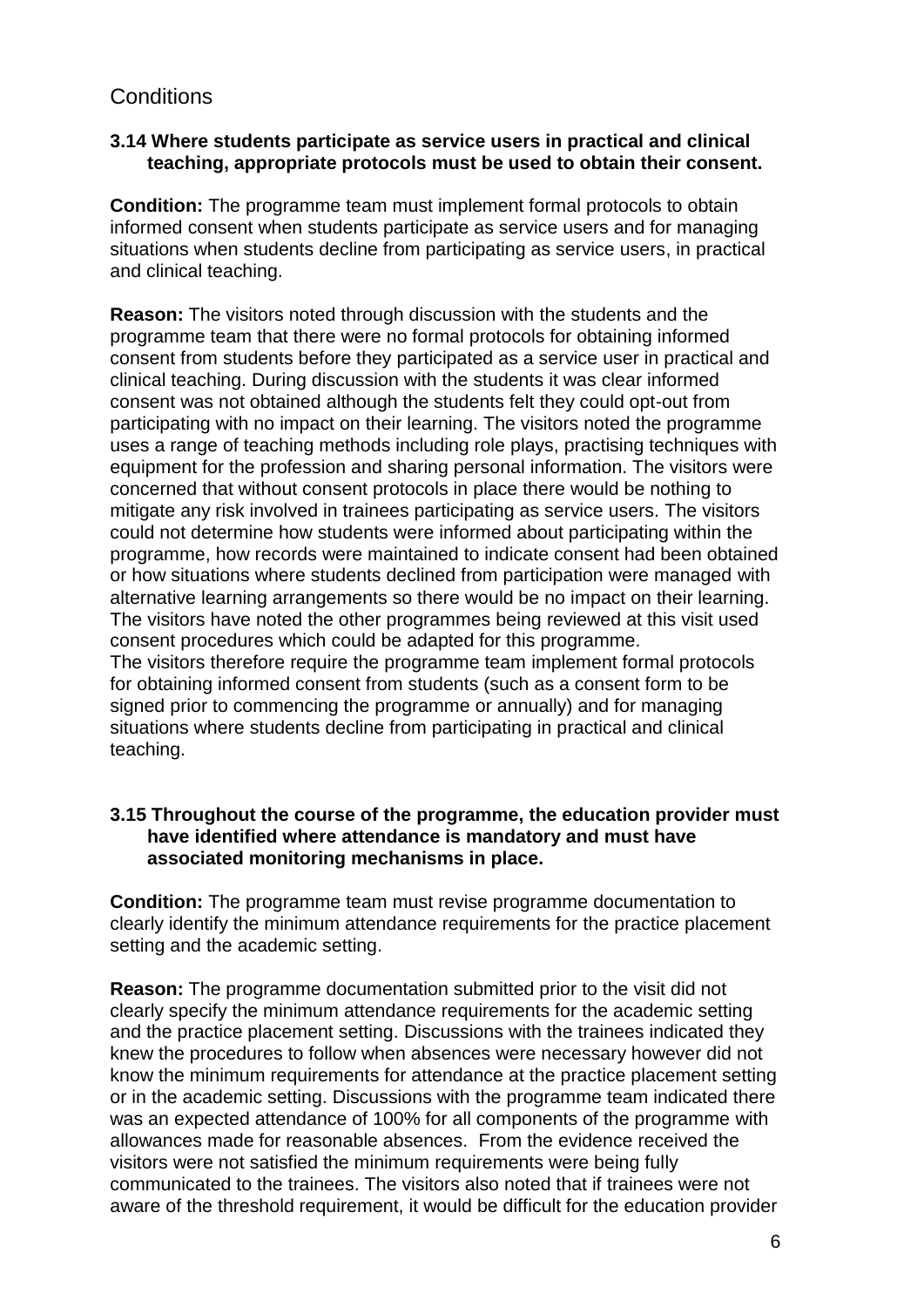to monitor and step in to take action to ensure absence does not affect a trainee"s learning and development. The visitors were concerned that this could affect the meeting of the learning outcomes and therefore the standards of proficiency.

The visitors therefore require the programme documentation to be revised to communicate to trainees the minimum attendance requirements for the academic setting and the practice placement setting.

#### **6.7 Assessment regulations must clearly specify requirements for student progression and achievement within the programme**

**Condition:** The programme team must ensure the programme documentation is consistent in clearly articulating for students the professional portfolio needs to be passed in order for them to be able to progress from one year to the next in the programme.

**Reason:** In the documentation submitted before the visit, the visitors noted a statement in the programme specification document that indicated students were expected to develop a professional portfolio through the programme, it stated "Failure to do so ….may affect progression" (Programme specification, Section 2 – Programme specific assessment regulations). The visitors additionally noted the Indicative Practice Placement pack had a statement that said "The production of a portfolio of your CPD is a requirement for progression across the programme. Failure to do so will be brought to the attention of the programme board of examiners" (p40). The programme team confirmed the professional portfolio was a requirement that needed to be passed in order for students to progress from one year to the next. The visitors were concerned the programme documentation was inconsistent in reference to the portfolio and that by stating it was a requirement for progression in one document but stating it "may affect" progression" in another document, there was the potential for students to become confused as to their progression requirements. The visitors considered that if this was not made clear successful academic appeals could be lodged by students.

The visitors therefore require the programme team to ensure the programme documentation is consistent in clearly articulating for students that the professional portfolio needs to be passed in order for them to be able to progress from one year to the next in the programme.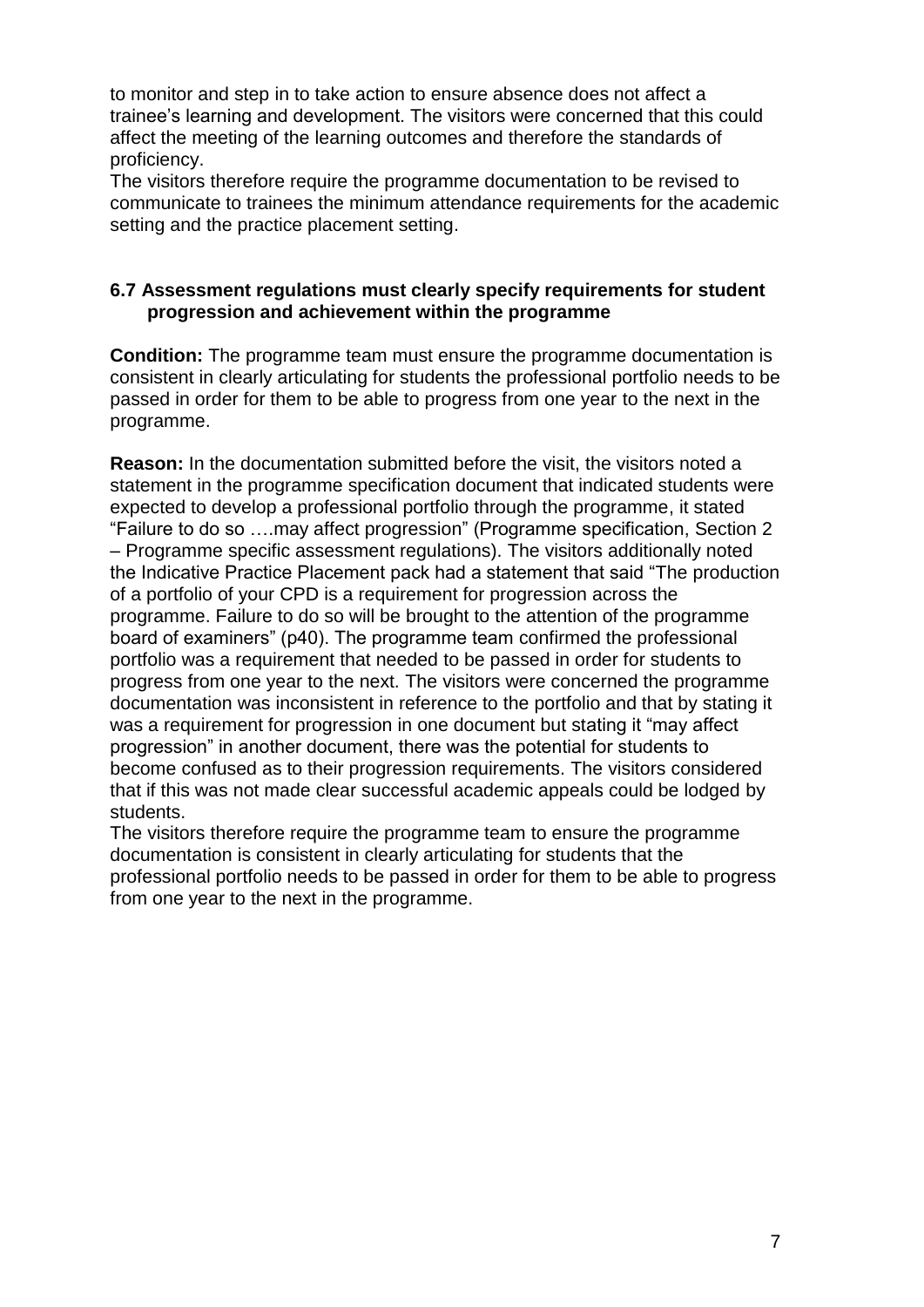#### **6.7 Assessment regulations must clearly specify requirements for student progression and achievement within the programme.**

**Condition:** The programme team must ensure programme documentation clearly articulates the requirements for student progression and achievement within the programme.

**Reason:** In the documentation submitted before the visit, the visitors noted the Indicative Practice Placement pack had some information which could be confusing for students. In the placement assessment forms for placements 4, 5 and 6 there were statements that said "Part 2 carries no marks but the student"s performance must normally be satisfactory in order to pass the placement" (Indicative Placement Pack, p72, p109 and p189). In discussion with the programme team it was confirmed that both parts of the placements needed to be passed at the end of each year in order for students to progress from one year to the next. The visitors understood there may be exceptions to this which the programme team look at on a case by case basis however they were concerned the programme documentation implied that, although normally this was the case, this was not always so. The visitors considered that if the requirements for progression were not made clear, successful academic appeals could be lodged by students.

The visitors therefore require the programme team to ensure the programme placement documentation clearly articulates all the requirements for student progression within the programme, whether they are marked or otherwise and where and when compensation is allowed.

#### **6.8 Assessment regulations, or other relevant policies, must clearly specify requirements for approved programmes being the only programmes which contain any reference to an HPC protected title or part of the Register in their named award.**

**Condition:** The programme team must amend the programme documentation to clearly articulate that none of the interim awards available provide eligibility to apply for HPC registration.

**Reason:** In the documentation submitted prior to the visit the visitors noted the Programme Specification detailed 5 interim awards available from the programme. There was a statement after the last interim award listed that said "This award does not entitle the recipient to register with the HPC" (Programme specification – Section 1, D Programme Structures, Features, levels, Modules, and Credits). The visitors were concerned this information was confusing for students on the programme because none of the interim awards would provide eligibility to register with the HPC.

The visitors therefore require the programme team to amend the programme documentation to clearly articulate that none of the interim awards will give eligibility to apply for registration with the HPC.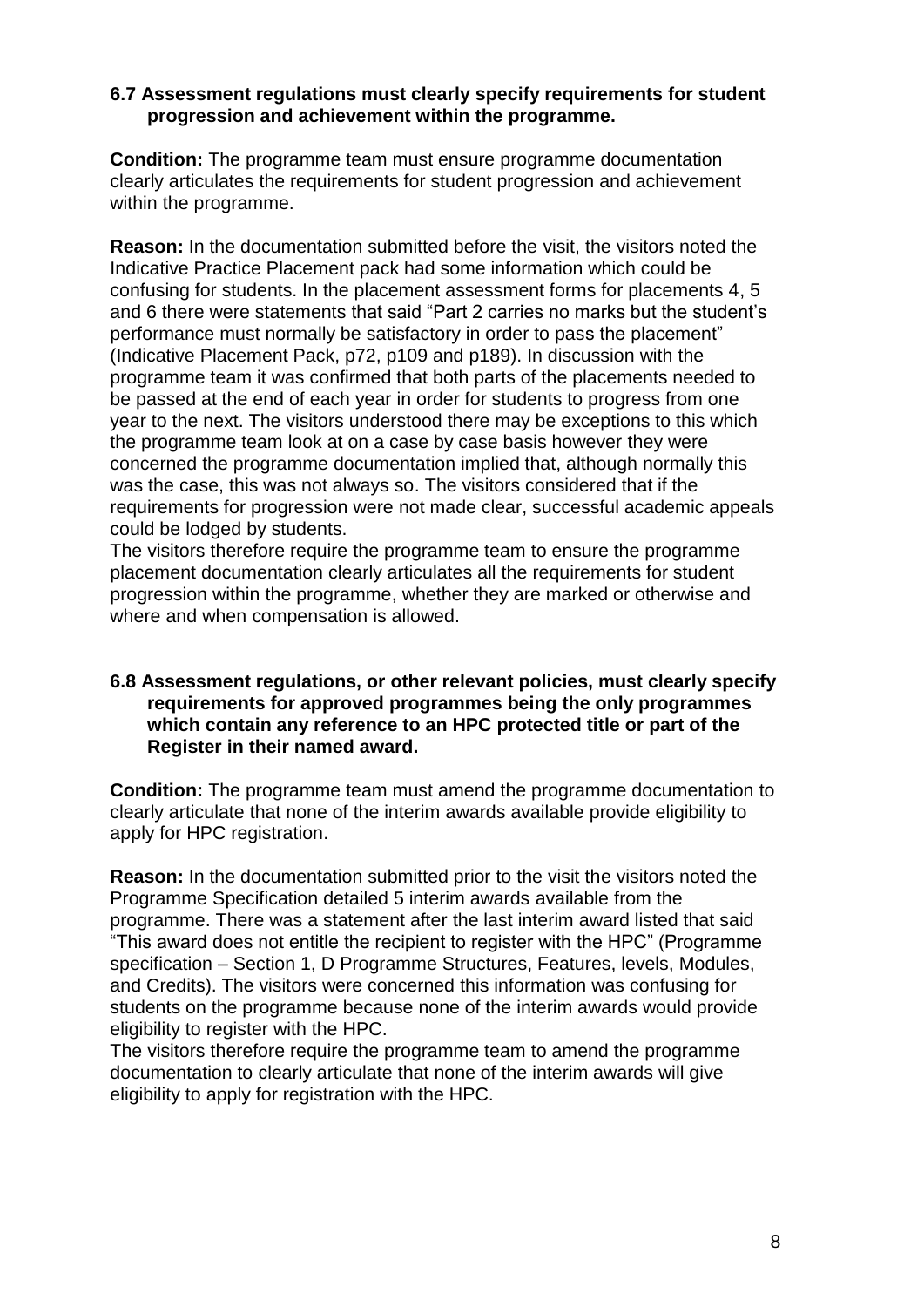#### **6.11 Assessment regulations must clearly specify requirements for the appointment of at least one external examiner who must be appropriately experienced and qualified and, unless other arrangements are agreed, be from the relevant part of the Register.**

**Condition:** The programme team must include a clear statement in the programme documentation that at least one external examiner for the programme will be from the relevant part of the register or that other arrangements will be agreed.

**Reason:** In the documentation submitted by the education provider there was insufficient detail concerning the registration status of an external examiner in the external examiner recruitment policy specific to the programme. The visitors were satisfied with the current external examiner arrangements for the programme but need to see evidence that HPC requirements regarding the external examiner on the programme have been included in the documentation to demonstrate this standard continues to be met.